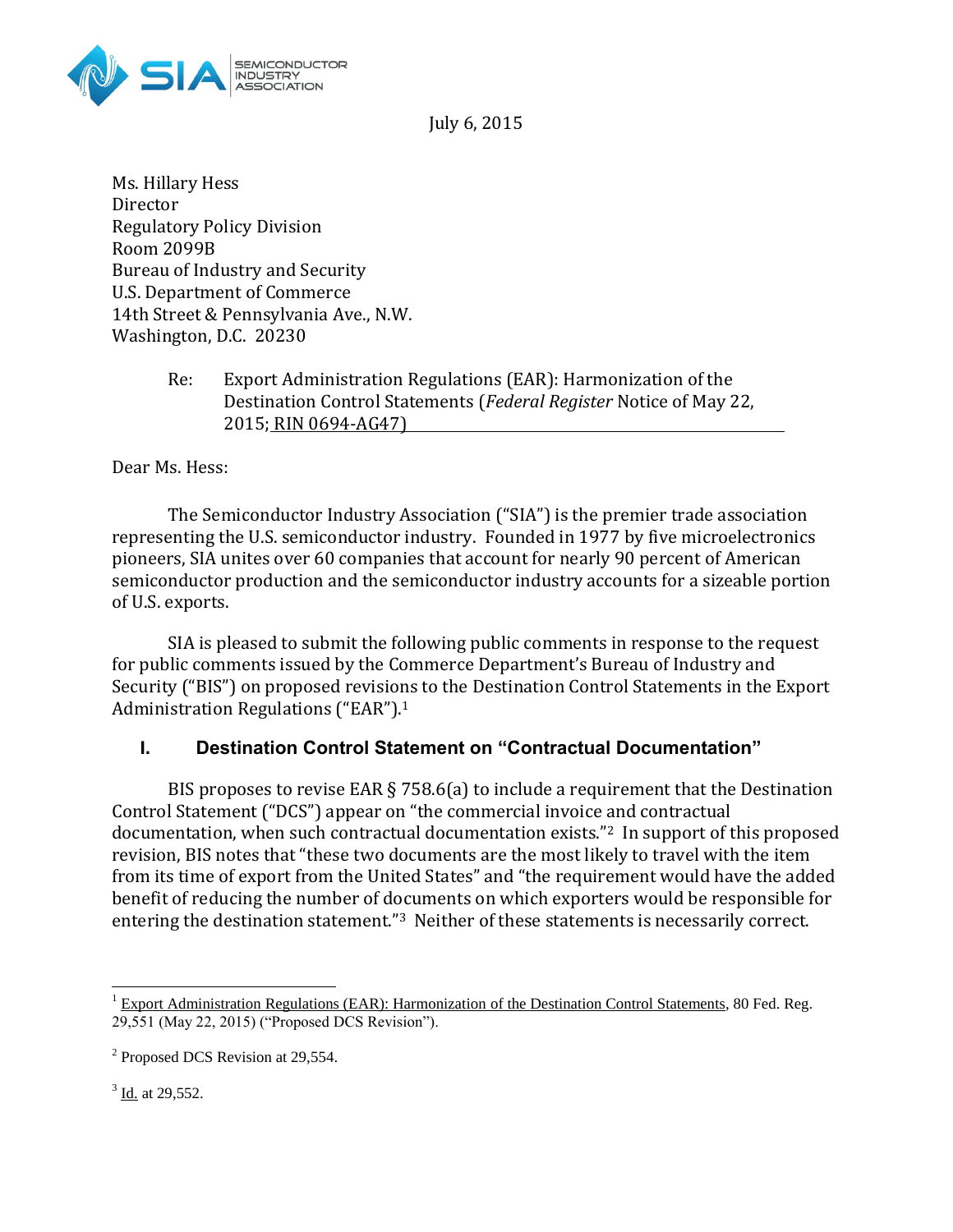The term "contractual documentation" may cover a wide variety of documents, many of which generally do not travel with the item from its time of export from the United States. For example, master agreements, statements of work and memoranda of understanding generally do not travel with the item from its time of export from the United States. If such documents, and others like them, fall within the understood definition of "contractual documentation," then the proposed requirement certainly would not reduce the number of documents on which exporters would be responsible for entering the destination statement, and would substantially and unnecessarily increase the burden of complying with EAR § 758.6(a)**.**

Currently, EAR § 758.6(a) requires that the DCS appear on the commercial invoice, and on the bill of lading, air waybill "or other export control document that accompanies the shipment from its point of origin in the United States to the ultimate consignee or end user abroad."<sup>4</sup> This requirement may be overly burdensome, but at least is limited to documents that "accompany $\{y\}$  the shipment from its point of origin in the United States to the ultimate consignee or end user abroad." There is no justification for broadening the requirement to cover documents that generally do not accompany export shipment from their point of origin in the United States to the ultimate consignee.

In addition, requiring inclusion of the DCS on contractual documentation necessarily would require foreign counterparties to agree that the export items are subject to U.S. government export controls and fall within certain designated Export Control Classification Numbers ("ECCNs"). Foreign parties often may balk at agreeing to the extraterritorial application of U.S. law and may not be willing to formally agree that the exported items are subject to the U.S. government jurisdiction and fall within certain U.S. government-determined ECCNs. Accordingly, this new requirement would create commercial complications and hinder the completion of export contracts.

BIS should retain the requirement that the DCS appear on the commercial invoice and on "other export control document{ation} that accompanies the shipment from its point of origin in the United States to the ultimate consignee or end user abroad," and should not require that the DCS appear on "contractual documentation."

## **II. Clarification of "Country of Ultimate Destination" For Exports Via Intermediary Countries**

Many exporters transact with unaffiliated distributors or other intermediaries located overseas. In such situations, the exporter may have knowledge of the ultimate destination at which ownership of the exported item will transfer to the unaffiliated intermediary, but the exporter generally will not have knowledge of the ultimate destination of the exported item after title passes to the unaffiliated intermediary. BIS should clearly state that in such cases the "ultimate destination" associated with the DCS is the destination at which title passes from the exporter to an unaffiliated importer, and the

 $4$  EAR § 758.6(a).